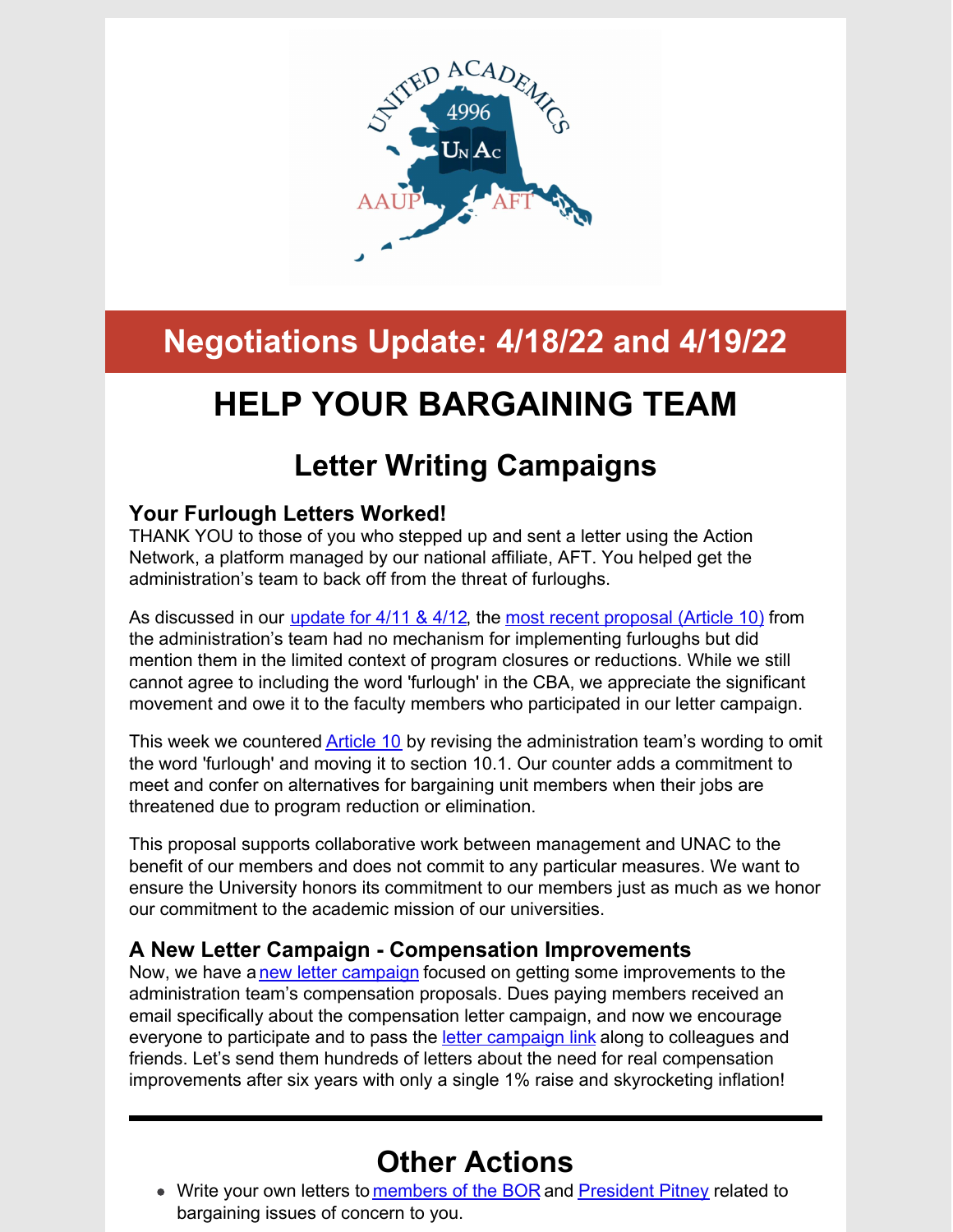- Plan a local sign-waving event or informational picket with colleagues at your worksite or MAU. Contact your Org VP and/or office staff for guidance and help publicizing
	- The BOR meets in person at UAA on June 2!
- Wear red on Mondays and for your finals. If you have a UNAC shirt, wear that. If you want a UNAC shirt, contact your Org VP and/or UNAC staff for help getting one. (UNAC gear for dues paying members only)
- Use our **Zoom profile [pictures](http://unitedacademics.net/social-media-and-zoom-profile-pictures-and-backgrounds/)** when attending bargaining and other work meetings
- Share our social media posts: [Twitter](https://twitter.com/unac4996AK), [Facebook](https://www.facebook.com/profile.php?id=100075903454358)
- Contribute your own [testimony](https://docs.google.com/forms/d/e/1FAIpQLSfdo6OlCAG4D5HklR9Rq2t0iRCu4xQhSiWyz2orYK7aTgQ6Tw/viewform?usp=sf_link) to our social media campaign

# **Summary of Events**

## **Compensation Proposals**

#### **Across the Board Salary Adjustments UNAC has proposed**:

- Annual 3% increases or the current consumer price index, up to 5% for AY23, 7% in AY24, and 6% in AY25, whichever is higher.
- Annual lump sums of \$1,000 added to base salary each academic year.

We're proposing these increases because it's time to start making up for faculty members' lost purchasing power. [\(UNAC-15.4.1.a-b](http://unitedacademics.net/wp-content/uploads/2022/04/Article-15-UNAC-Counter-4-19-22.pdf))

**The administration's team** has presented Article 15 four times, in four different packages, with their only change being a 3% increase to salary minimums. They continue to propose:

- Annual 2% annual salary increases and nothing else.
- An explicit threat to each year's 2% adjustment, by adding a legislative appropriation deadline of July 1, stating that "*no retroactive salary adjustments shall be made if appropriation fails to occur before the respective effective dates*."

The UA administration team's proposal as written would mean the likelihood of no increases in AY23 and only 2% increases in AY24 and AY25 \*if\* the legislature and governor all approve funding before July 1.If not, the raises to faculty would vanish. [\(Admin-Article](http://unitedacademics.net/wp-content/uploads/2022/04/UA-Management-team-package-proposal-4-5-22.pdf) 15.4.1)

### **Minimum Salaries**

#### **UNAC continues to propose**:

• Substantial (but reduced from original proposal) increases to the minimum salaries for all of our members, including new hires [\(UNAC-Article](http://unitedacademics.net/wp-content/uploads/2022/04/Article-15-UNAC-Counter-4-19-22.pdf) 15.2).

It's been six years since these numbers were increased, and costs during that time have risen substantially. To stay competitive with our peer institutions, we must offer competitive salaries.

**The administration's team** has countered our proposal:

• Increases salary minimums by 3% [\(admin-Article](http://unitedacademics.net/wp-content/uploads/2022/04/UA-Management-team-package-proposal-4-5-22.pdf) 15.2).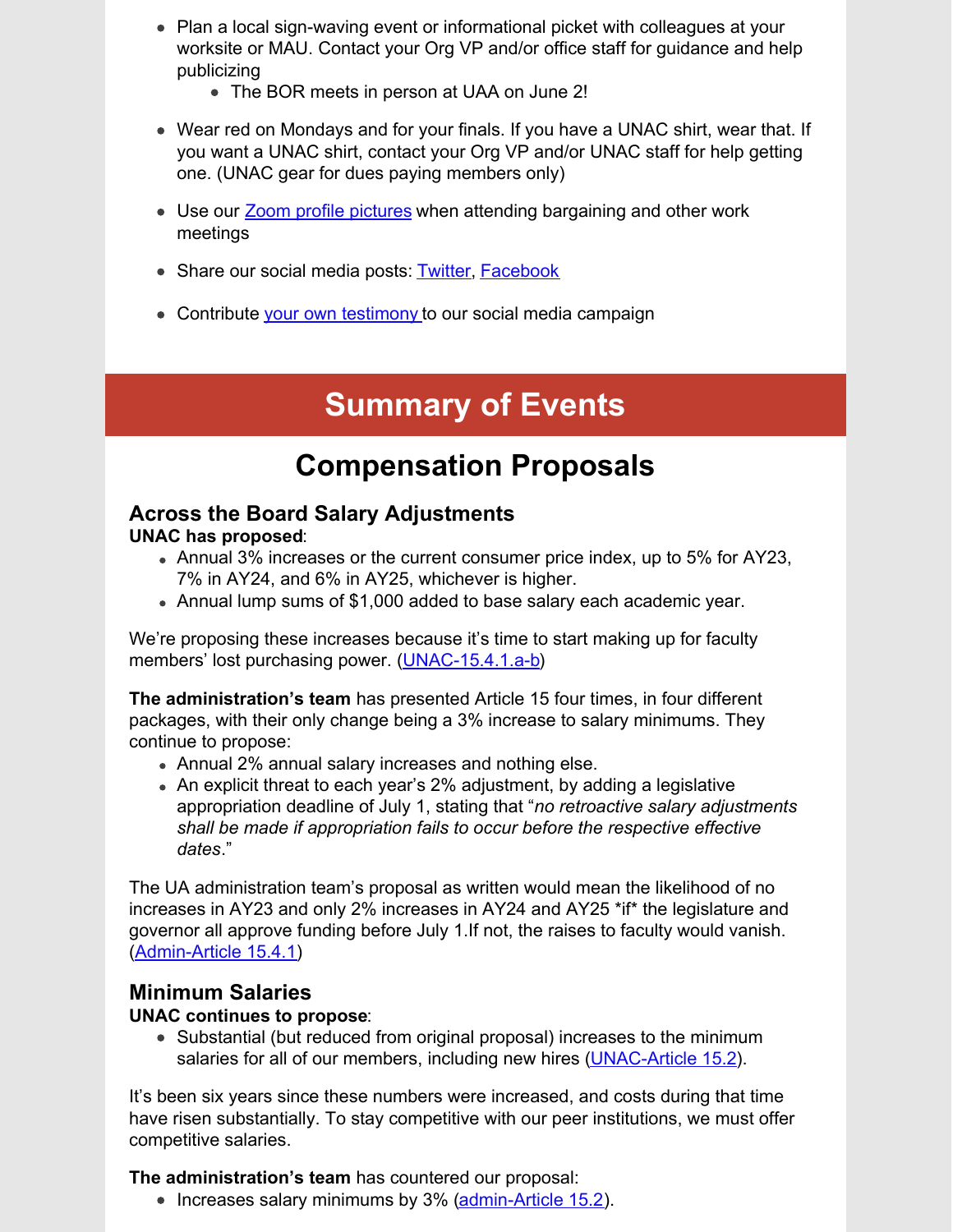## **Market Increases**

#### **UNAC's team:**

- Reduced the amount of money we're requesting be set aside for market adjustments
- continues to argue for completion of this project, along with a total of \$9M for market adjustments in subsequent years (UNAC Article [15.4.4.1](http://unitedacademics.net/wp-content/uploads/2022/04/Article-15-UNAC-Counter-4-19-22.pdf)).

Our analysis shows that if the salary minimums are raised to our proposed amounts, there will be less need for market adjustments. However, we realize that the market adjustments promised to some faculty several years ago have still not been fully implemented.

#### **The administration's team:**

Continues to include vague language stating that "*the University may distribute market increases*" in AY24 and AY25 "*if funds are made available*." (Admin Article 15.4.4)

Given that they use this exact language to get out of completing the UA Market Compensation Project, we understand that they are not committed to market increases for faculty during this contract.

## **Equity Increases**

#### **UNAC's team:**

- Knows that some faculty are paid inequitably compared to their counterparts with analogous experience, credentials, and productivity.
- Proposed an equity-labor-management-committee with a pool of \$1 million to address equity problems within our own membership ([UNAC](http://unitedacademics.net/wp-content/uploads/2022/04/Article-15-UNAC-Counter-4-19-22.pdf) Article 15.4.3).

#### **The administration's team:**

Continues to propose current language that gives administration sole discretion over equity increases with no commitment to provide these increases at all [\(Admin](http://unitedacademics.net/wp-content/uploads/2022/04/UA-Management-team-package-proposal-4-5-22.pdf) Article 15.4.3).

## **Benefits Proposals**

### **UNAC Sick Leave Bank**

Former UAFT members will recall the UAFT Sick Leave Bank. That bank was transferred to UNAC during the merger and our office has gotten quarterly statements on the bank since 2018, which show \$1.6M in available sick leave. This bank hasn't been used very much since the merger because a transparent method of using funds has not been established between HR and UNAC.

**Our bargaining team proposes** to insert the old UAFT language detailing what the funds can be used for and how/when the bank can receive future sick leave donations in order to use this bank to benefit our members [\(UNAC-Article](http://unitedacademics.net/wp-content/uploads/2022/04/Article-16-UNAC-counter-4-19-22.pdf) 16.8). Notably, management's team agrees to include this language, but does not want to include the possibility of resuming future contributions [\(Admin-Article](http://unitedacademics.net/wp-content/uploads/2022/04/UA-Management-team-package-proposal-4-5-22.pdf) 16.8).

**UNAC's bargaining team has also proposed** a new use for the bank: paid parental leave.

**The administration's team** cites an IRS ruling from before the Family Medical Leave Act was passed in 1996 that could lead to double-taxation on any donated sick leave used for parental leave. It's a complicated issue and it may prove impossible to use our Bank for paid parental leave.

However, our most recent proposal calls for the formation of a labor-management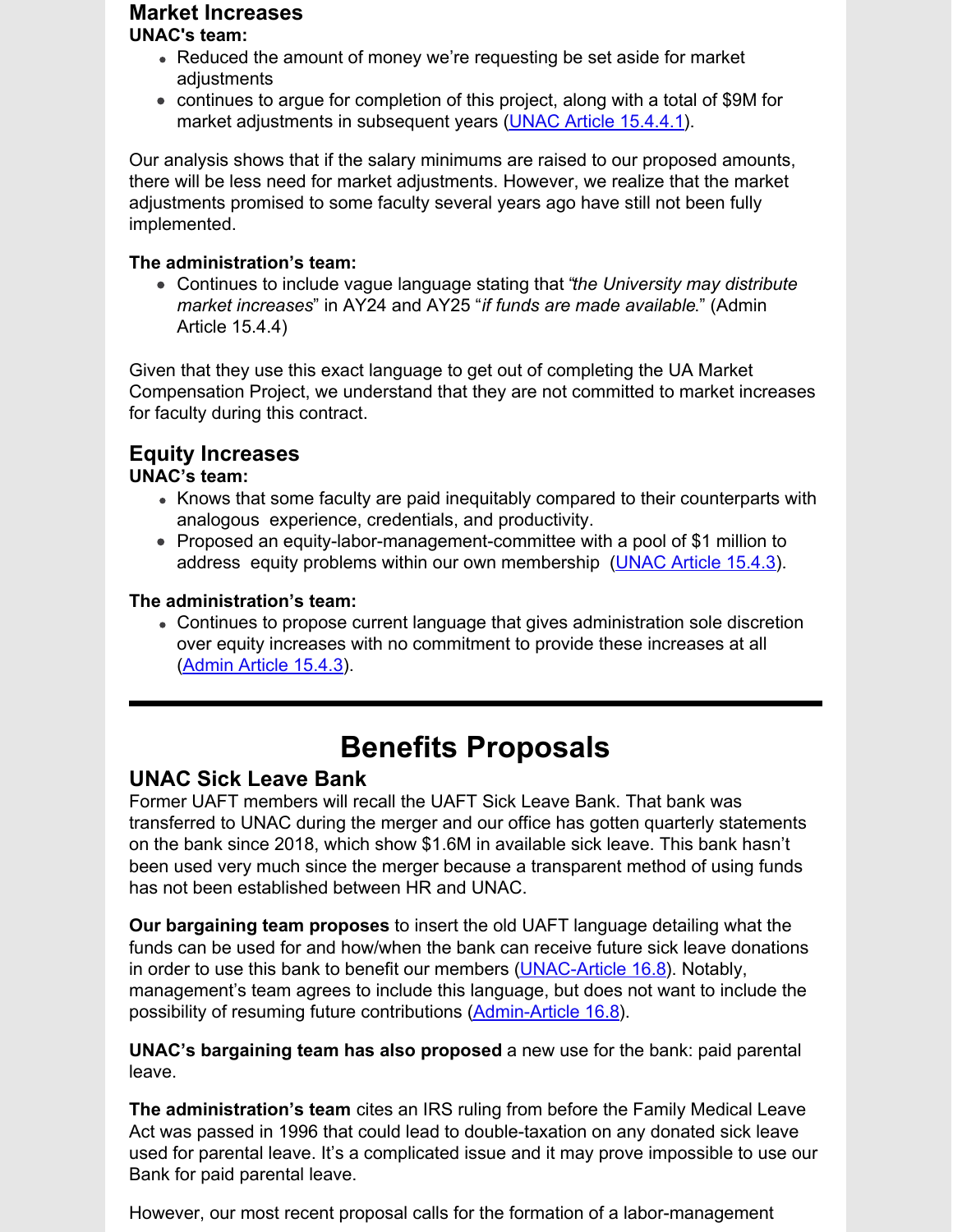committee to study solutions to the long-standing problem of unpaid parental leave for all UA employees. UNAC is ready to work together with the administration to find a path for providing our members, and potentially all UA employees, with paid parental leave.

## **Pension Plan Contributions**

## **UNAC's bargaining team has proposed:**

A stepped increase to the maximum amount of salary that UA bases retirement contributions on.

Currently, UA makes contributions to our pension plan accounts based on the employees' first \$42,000 in annual earnings; if we paid into the social security system instead of the pension program, UA would be required to make contributions on the first \$147,000 in earnings. This is a big leap, which is why our team has proposed a gradual increase in the UA contribution cap [\(UNAC](http://unitedacademics.net/wp-content/uploads/2022/04/Article-16-UNAC-counter-4-19-22.pdf) Article 16.2).

## **The administration's team proposes:**

- Keeping their employer [contribution](https://www.ssa.gov/OACT/COLA/cbb.html) levels at the curre[n](https://www.ssa.gov/OACT/COLA/cbb.html)t rate, which has beenthe same since 198[6](https://www.ssa.gov/OACT/COLA/cbb.html) and is based on a salary cap that is over \$100,000 lower than the current social security employer contribution salary cap [\(Admin](http://unitedacademics.net/wp-content/uploads/2022/04/UA-Management-team-package-proposal-4-5-22.pdf) Article 16.2).
- UNAC bargaining unit members already make retirement contributions on our full salaries, whether to the TRS system or ORP account for employee contributions, and UA should too.

The fact is that this increase is essential to the well-being of UNAC faculty and all UA employees after retirement. If faculty paid into social security instead of the UA pension plans, employer contributions for most faculty would be much higher. This weakness in our UA retirement plan was recognized several years ago by external consultants that UA hired to evaluate our total compensation (i.e., salaries plus benefits).

HB [220](https://legiscan.com/AK/text/HB220/id/2399585) is currently moving through Alaska's legislative committees and seeks similar solutions to public employee retirement contributions.

# **Significant Remaining Non-Monetary Differences**

## **Multi-Year Contracts for Non-Tenure Track Faculty UNAC's bargaining team:**

- Continues to push for a systematic approach to offering multi-year contracts to non-tenure track faculty (formerly 'term faculty') after three years of continuous employment through single-year contracts at UA.
- We believe that after three years of employment, these faculty members deserve the stability and job security provided by multi-year contracts [\(UNAC-Article](http://unitedacademics.net/wp-content/uploads/2022/04/Article-9-UNAC-Counter-4-19-22.pdf) 9.1.3).

## **The administration's team:**

- Continues to assert that they need flexibility with these appointments.
- They are willing to place the burden of these uncertain times squarely on the shoulders of hundreds of our non-tenure track faculty, who make up ⅓ of our bargaining unit [\(Admin-Article](http://unitedacademics.net/wp-content/uploads/2022/04/UA-Management-team-package-proposal-4-5-22.pdf) 9.1.3).

## **Contents of Promotion Files:**

## **UNAC's team:**

Continues to assert that consideration of student evaluations should be left to the discretion of each unit. The biased, discriminatory nature of student evaluations is widely documented to negatively affect student ratings of professors who are female, not white, and/or teaching difficult subject matter.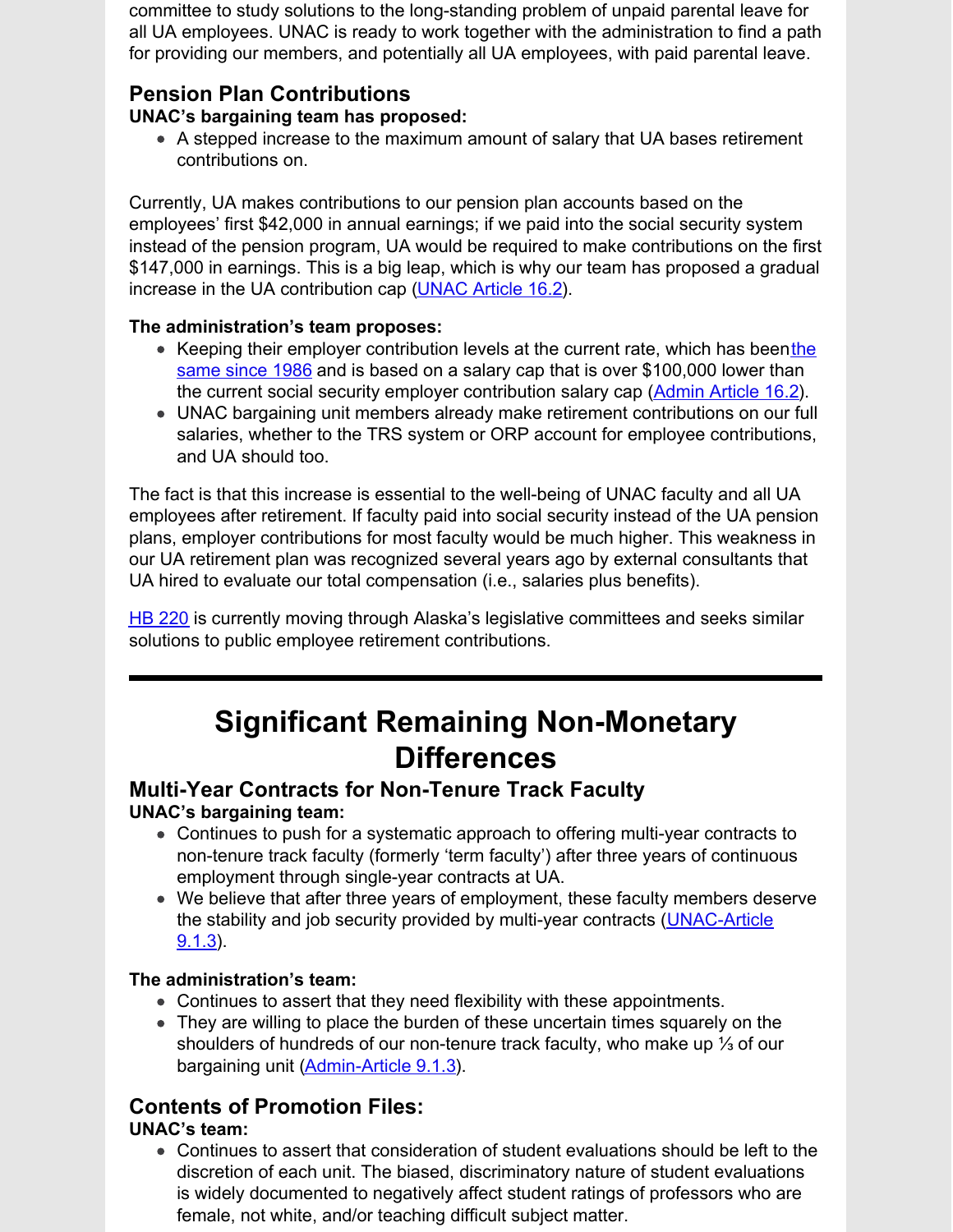Wants to leave the inclusion of external evaluation letters to the discretion of each unit because these letters may not be appropriate for faculty in every program throughout the system [\(UNAC-Article](http://unitedacademics.net/wp-content/uploads/2022/04/Article-9-UNAC-Counter-4-19-22.pdf) 9.2.3.a; 9.2.4.a; 9.2.5.a; 9.2.6).

UNAC faculty members can always include student evaluations and/or external letters in their review materials if they want to, even if not required.

#### **The administration's team:**

Continues to argue for the inclusion of student evaluations and external review letters for all bargaining unit members ([Admin-Article](http://unitedacademics.net/wp-content/uploads/2022/04/UA-Management-team-package-proposal-4-5-22.pdf) 9.2.3.a; 9.2.4.a; 9.2.5.a; 9.2.6).

### **Non-Renewal Notice Dates for Non-Tenure Track Faculty Members UNAC's team:**

Continues to push for improved notice of non-renewal for our non-tenure track members to match the notification timelines for tenure track bargaining unit members ([UNAC-Article](http://unitedacademics.net/wp-content/uploads/2022/04/Article-9-UNAC-Counter-4-19-22.pdf) 9.4.2.a-c).

### **The administration's team**:

Continues to push for the current, short notification timeline for non-renewal of non-tenure track members [\(Admin-Article](http://unitedacademics.net/wp-content/uploads/2022/04/UA-Management-team-package-proposal-4-5-22.pdf) 9.4.2.a-c)

## **Adding Indigenous People's Day to Paid Holidays**

### **The UNAC team has proposed:**

- Adding Indigenous People's Day (second Monday of October) to the list of paid holidays beginning in AY25 to allow for advanced planning of the academic calendar. [\(UNAC16.4.a](http://unitedacademics.net/wp-content/uploads/2022/04/Article-16-UNAC-counter-4-19-22.pdf)).
- To avoid increasing the number of paid holidays, we suggested removing the extra day before or after July 4.

### **The administration's team:**

• Continues to argue against this change [\(Admin-16.4.a](http://unitedacademics.net/wp-content/uploads/2022/04/UA-Management-team-package-proposal-4-5-22.pdf)).

# **What's Next**

Watch for the morning emails inviting you to join the Zoom audience for our last two bargaining sessions before President Pitney's April timeline for reaching agreement is missed.

### **The last currently scheduled sessions are from 9:00 a.m.-5:00 pm. on:**

- Monday, April 24
- Tuesday, April 25

If no agreement is reached by the end of bargaining on Tuesday, April 25, our team will update bargaining unit members on next steps. The United Academics bargaining team will continue bargaining for as long as it takes to reach a fair and competitive contract. Help us get there by participating in the actions listed at the top of this update.

# **Faculty Working Conditions are Student Learning Conditions**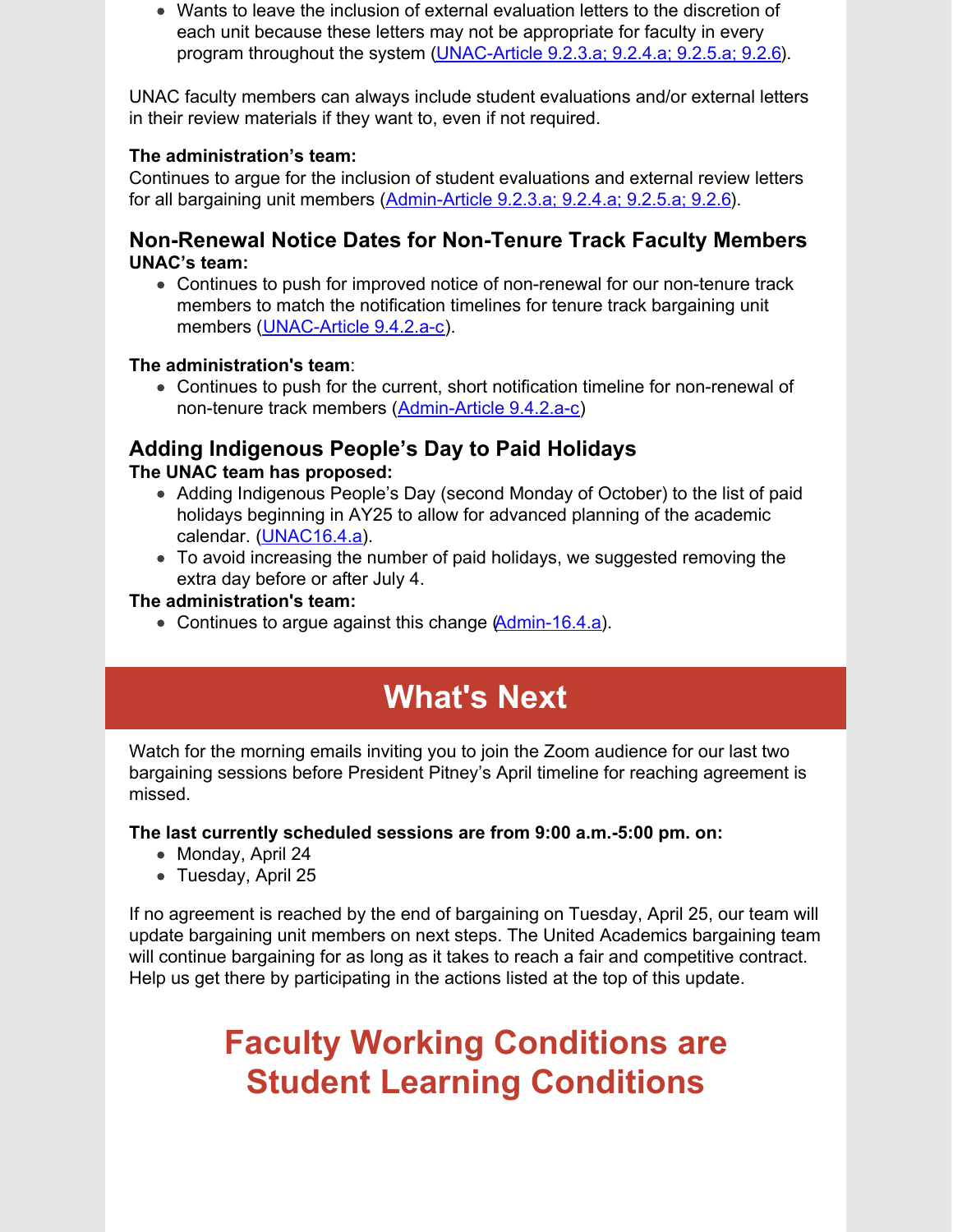

## **Zoom and Social Media Graphics**